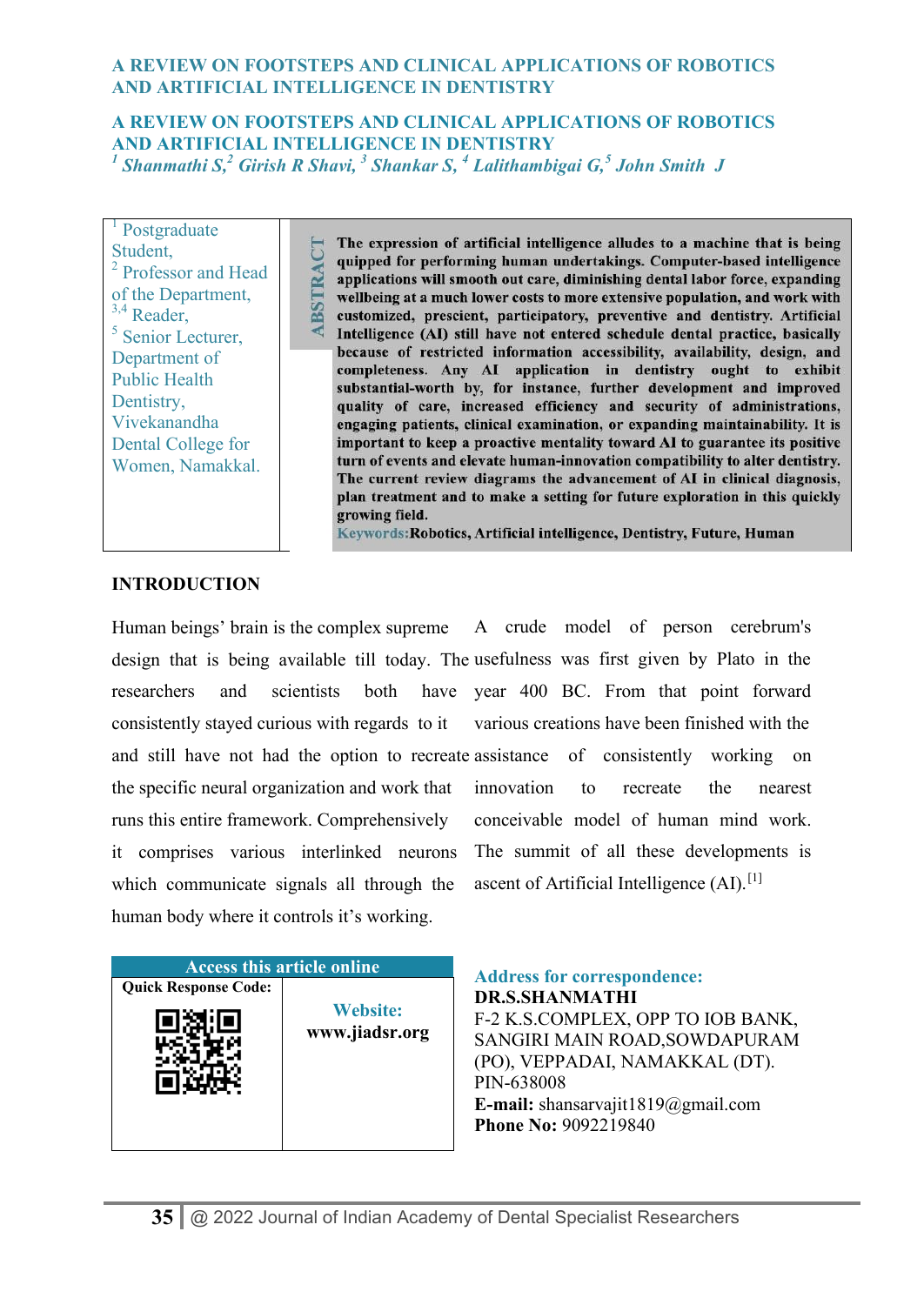Man-made brainpower (AI) is characterized as 'an area of science and designing worried about computational comprehension of what it is regularly called intelligence, and the production of artifacts which shows such conduct. It is fundamentally the space for software engineering which underscores intelligent machines production which responds and work like humans.<sup>[2]</sup> Its advancements have expanded in regions like master frameworks, game turn of events, hypothesis demonstrating, normal language translation, acknowledgment of pictures, and mechanical technology in different fields like media transmission and aviation.<sup>[3]</sup> As of now, robots are likewise arising in the field of stomatology, where starting advancement been made that has established the framework for the future improvement of robotics in dentistry.<sup>[4]</sup> It is a machine equipped for doing a perplexing series of activities naturally. Robotics isn't yet utilized in dentistry even though every one of the essential innovations as of now has been created and could be adjusted easily.<sup>[5]</sup> This present review focus on the progress and potential applications of the artificial intelligence and robotics in different fields of dental practice.

# **FOOTSTEPS OF ROBOTICS IN DENTISTRY**

#### **Service:**

Robots can play out some pre-learned errands in moving appendages. They used to serve medications and foods to patients or older individuals and as automated toys for engaging the pampered child.<sup>[6]</sup>

#### **Assistant:**

Can be utilized in computer-assisted dental implantology. In this current, it's achievable to move a pre-usable arrangement to the careful field by a layout. Such a template can be performed and manufactured easily by active and passive robots.<sup>[6]</sup>

## **Education:**

As an outgrowth, a global yield of innovators is making a frantic race to foster helping approaches to uniquely reduce showing time and practice on human patients. The teaching test systems comprising of a palm estimated automated handpiece and a computer screen have been created. The individual can feel and control the 3D augmented simulation in maxillary and mandibular dental curves seen on a computer screen. Humanoid robots have been fostered that emulate a patient. They make unexpected neck turn, sniffle, and hack as though the automated patient feels genuine agony. It even shows weariness by opening the mouth during the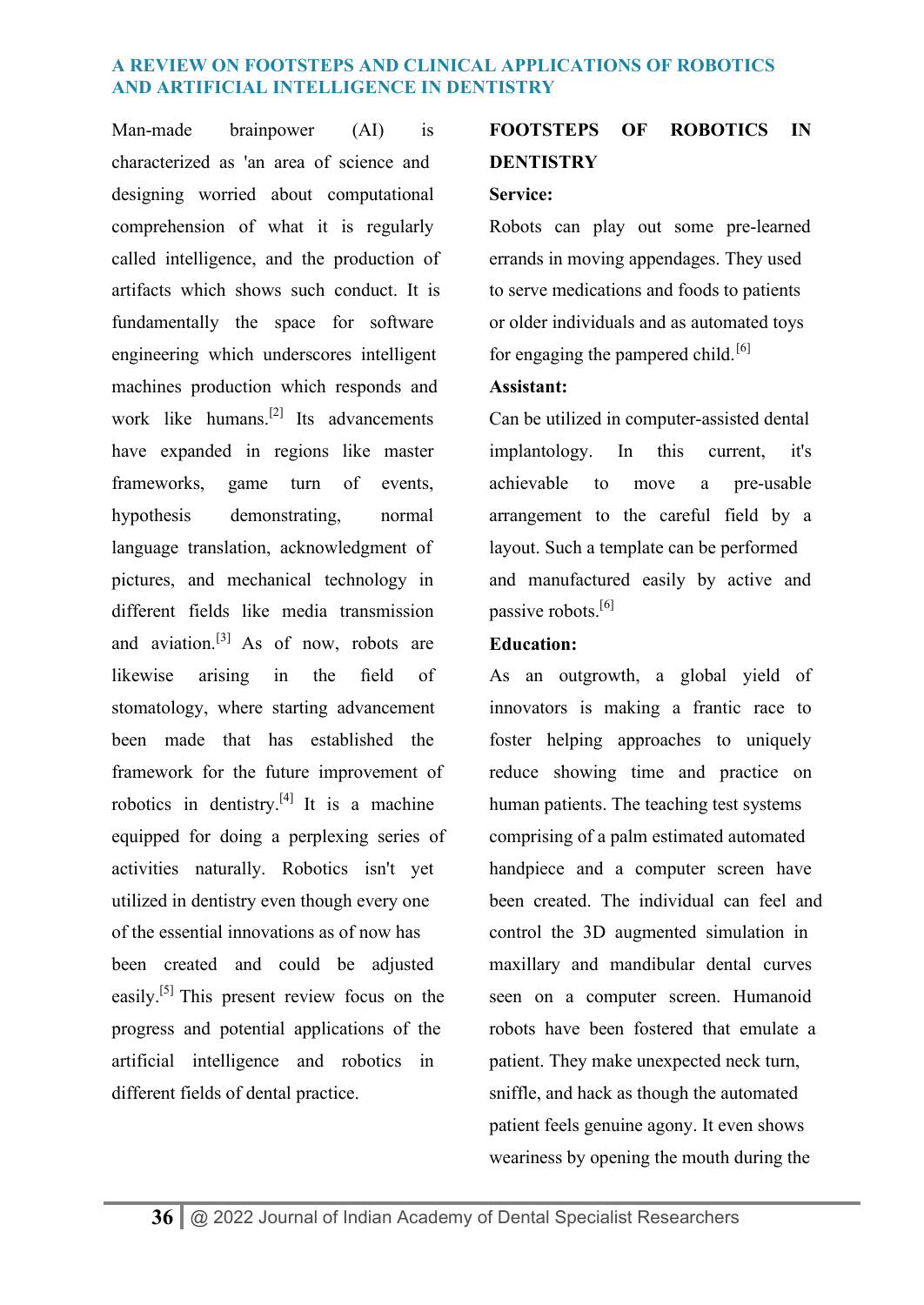dental treatment and retches if the student unintentionally contacts the uvula with a sensor<sup>[6]</sup>

## **Prosthodontics:**

Precise tooth preparation is of utmost importance for long-term success. Due to restricted oral space, the shaking of human hands, and the constraint of clinicians' specialized abilities, the state of prepared teeth may not be great. To tackle this issue, a small laser control robotic device for crown preparation, called LaserBot was created. These robots can automatically control the laser to cut the teeth in three dimensions. Research on human teeth in vitro shows the robot can supplant manual crown preparation, and the accuracy can arrive at clinical requirements. The course of tooth arrangement in complete dentures requires numerous fine adjustments to accomplish an ideal occlusal relationship. To save human undertaking, a solitary controller automated framework dependent on the CRS-450 robot, which was utilized for tooth arrangement in the total dental manufacturing.[4]

# **Orthodontics:**

Precise archwire bending is the critical innovation in the treatment of fixed orthodontics.[7] When compared with a customary manual of bending the framework, efficiency, exactness of bending the archwire could be enhanced

by utilizing robots for its exact posture controlling capacity.[8] In 2004, Sure Smile arch wire-bending robot was designed by Butscher et al<sup>[9]</sup>, 2009 it's Zhang et al<sup>[10]</sup> and Du et  $al^{[11]}$  designed an orthodontic arch wire-bending robot with Motoman UP6 robot and by using these four types of orthodontic archwires can be bent, in 2011 Gilbert et al<sup>[12]</sup> developed LAMDA system for precise and rapid work, 2013 Jian $\frac{13}{2}$ constructed the third-order S addition and subtraction cure control method, 2014 Xia et al<sup>[14]</sup> designed end effector that can change the pincer automatically and it was verified by ROS and Gazebo a robot simulation platform and in 2016, it's Jiang et al designed a robot based on LabVIEW and ATmega $2560$ <sup>[15]</sup>

# **Endodontics:**

To work and improve root canal treatment, in 2007 Dong et al designed a multipurpose endodontic microrobot. Probing, drilling, cleaning, and filling can be understood by realizing the automatic treatment procedure through computer control by fixing it on the patient's tooth.[16] Robots can also assist the clinician to prepare cavities by operating the drill to get accuracy and smoothness, therefore decreasing iatrogenic injuries. Robots can execute pre-programmed instructions to select and utilize the desired instruments which were developed by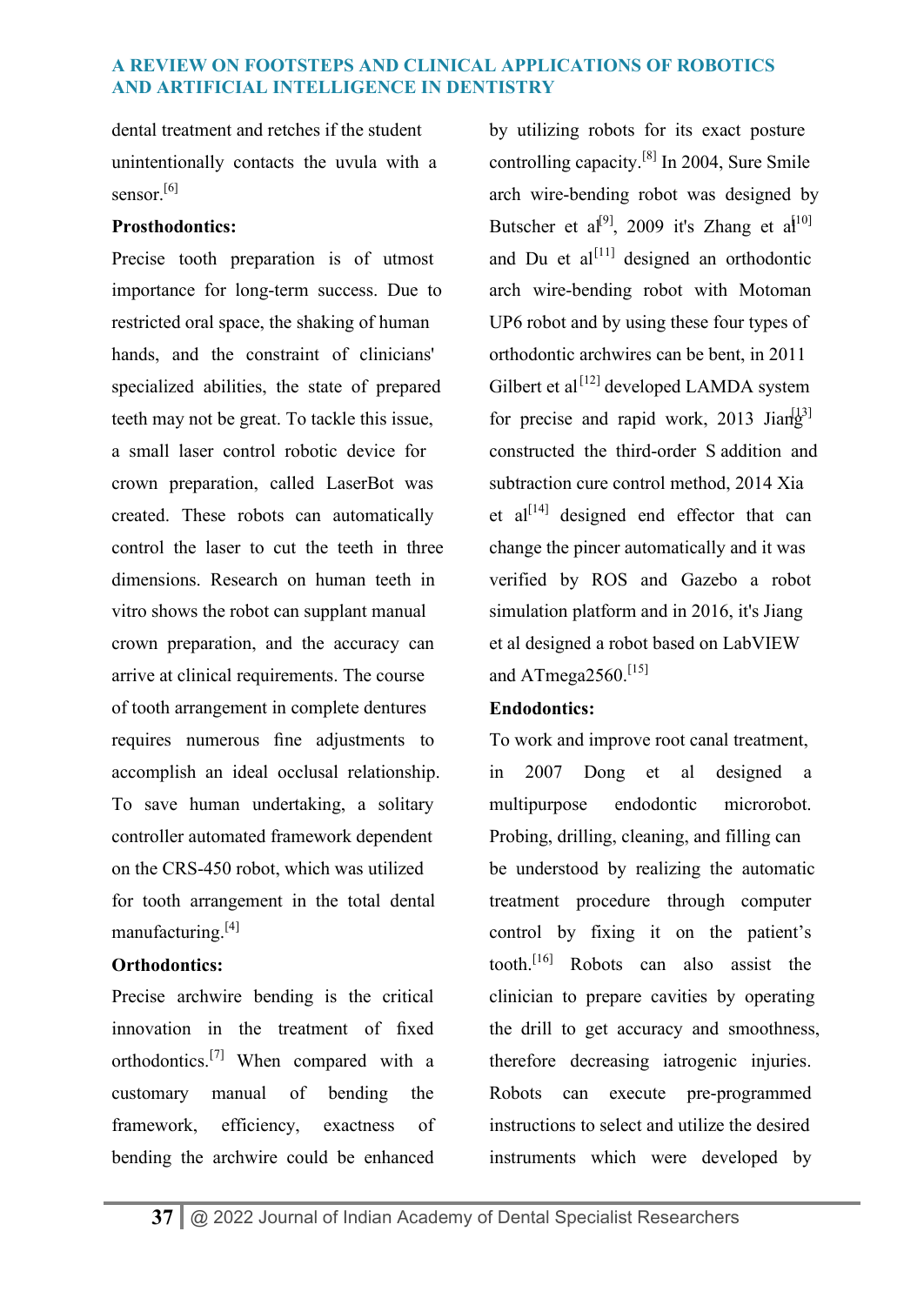Nelson et al and experiments showed treatment time reduced by  $4.4\%$ .<sup>[17]</sup>

## **Oral Surgery:**

The anatomical structures of oral and surrounding structures are complex and interest in this dental field is high due to its esthetic demand. Consequently, the orthognathic procedure should be highly precise and performed with negligible injury.<sup>[4]</sup> Experiments on living pigs mandible showed that the robot can be utilized under an assortment of conditions in the maxillofacial procedure for the convenience of the specialist. The posture memory capacity of the robot permits it to participate more efficiently with the expert in the restricted operation space around the surgical table.<sup>[18]</sup> For benign and recurrent malignant neoplasms robotic surgery in laryngopharynx, oral cavity seem to have high recovery, low-risk hemorrhage, high rates of negative margin, and by reducing the intraoperative and postoperative complications when compared to conventional open surgery.[19] To obtain an excellent cosmetic result, functional recovery, low positive margin rate, and no apparent neurovascular damage, the use of Transoral surgery by robots for minor and major oropharyngeal tumors of the salivary gland, sublingual ranula showed

excellent and favorable surgical and functional outcomes.[20]

For maxillofacial fracture treatment, a robotic surgical system consists of reduction and fixation procedures. Developments of robots are more difficult because fracture segments position changes after the reduction, therefore, its difficult to layout correct navigation, and due to lack of tactile sensation robots are unable to come up with resistance during the fixation. As now, robots are integrated with force sensors for arthroplasty, like ROBODOC, Bone Resection Instrument Guidance by Intelligent Telemanipulator (BRIGIT), and (ACROBOT) Active Constraint Robot. Reduction and fixation by robots are just utilized for fracture of pelvic and long bones. The robotic system in clinical use of fractured maxillofacial region is still not has been reported yet.<sup>[20]</sup>

# **ARTIFICIAL INTELLIGENCE IN DENTISTRY**

## **Patients' clinical management:**

The center of practice is the "Dental Chair" that has advanced from manual siphons frameworks, hydraulic factors to an electric chair with a sensors system. With the assistance of AI, the dental seats have consolidated a more up-to-date "voice order" innovation, which will work on vocal guidelines killing the need for actual touch. As of late at the Consumer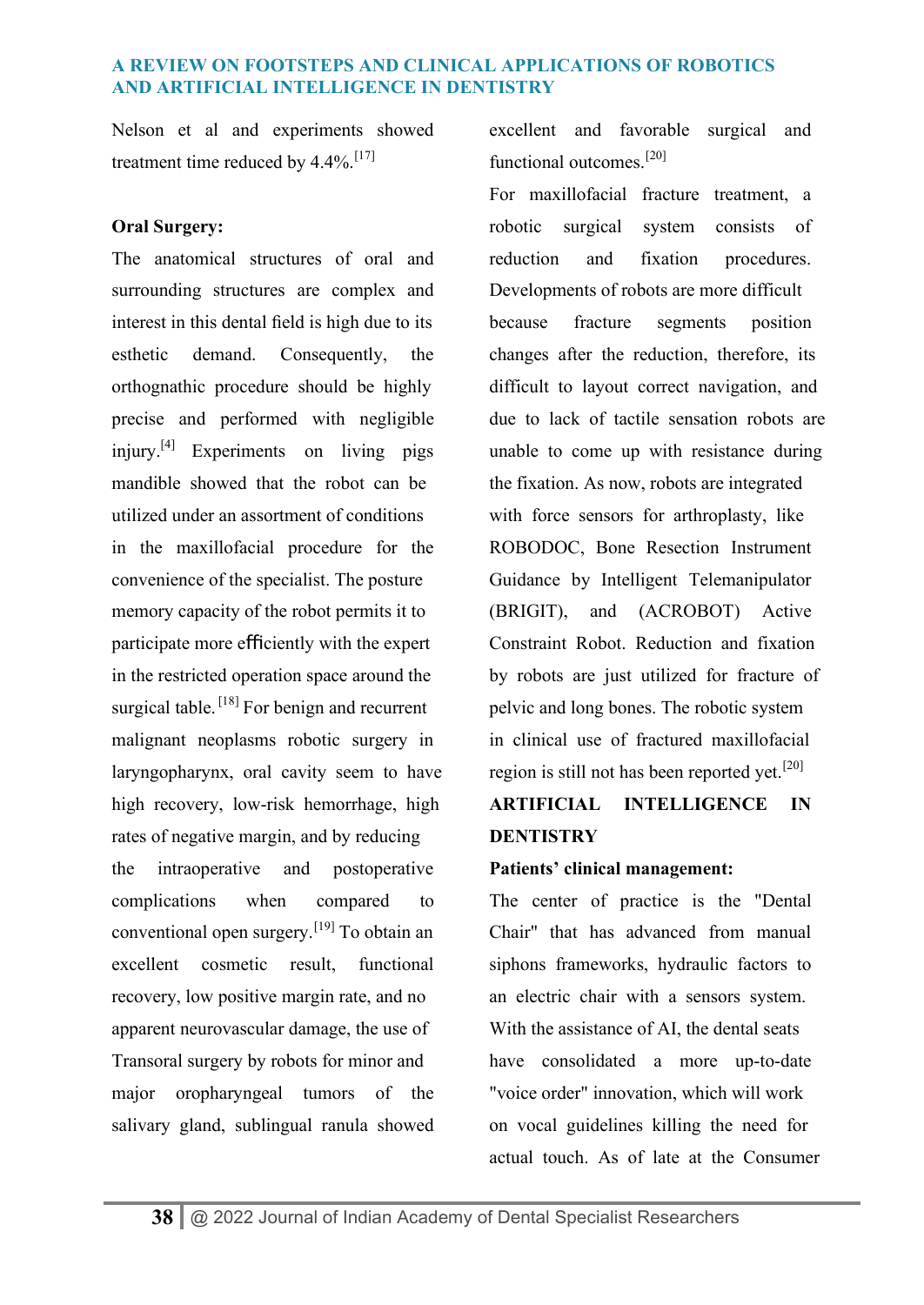hardware Summit, 2020, two driving brands have delivered AI-powered toothbrushes, toothbrush sets with telephone through Bluetooth and connect it to an application in the telephone which translates that information. The organization asserts that this will give exact data continuously that is specific to each oral cavity.[21]

The forward leap of AI in dentistry is by making a virtual dental assistant. The virtual helper, "D Assistant" is planned by Dentem, will hear orders, analyze data's including dental pictures and records, and give data-driven ideas during dental treatments. It's intended to be the ideal assistance for both dental professionals and assistants, diminishing mistakes and smoothing out choice making.<sup>[21]</sup> Along these lines, the thorough virtual information of patients will be produced which can help in giving ideal treatment to patients in the long-term run.[22]

## **Oral disease treatment and diagnosis:**

Artificial intelligence upheld analysis has high specificity and sensitivity, subsequently demanding the significance of AI in accomplishing the right interpretations and diminishing human errors.<sup>[21]</sup> In this process, effectively prepared neural organizations could be a valuable tool to diagnosticians, especially in conditions and infections with

multifactorial reason or in etiology. Artificial intelligence is considered as the value and optimal tool modalities for diagnosing, planning treatment, and treating oral lesions.  $[22]$  Indeed, even insignificant in minute changes at a degree of single-pixel that may go imperceptible to the natural eyes can be recognized. Artificial intelligence will be able to definitively guess the inclination of qualities in the oral disease for an enormous population.<sup>[21]</sup>

## **Oral radiology:**

The machine-learning algorithm could identify lymph nodes in head and neck pictures as an ordinary and unusual provided as it is prepared by a radiologist by investigating many such pictures that are marked as both normal or it is abnormal.<sup>[23]</sup> Artificial intelligence-based Convolutional neural networks (CNN's) and assessed powerful teeth acknowledgment by depending on the marked tree alongside course network structure. CNN's to recognize the tooth numbering in intraoral periapical radiographs and afterward to distinguish the teeth. These models exhibited extremely superior accuracy. The outcomes showed that AI advances will make it advantageous for dentists to tackle all clinical work and need not enter all the details physically. Utilizing these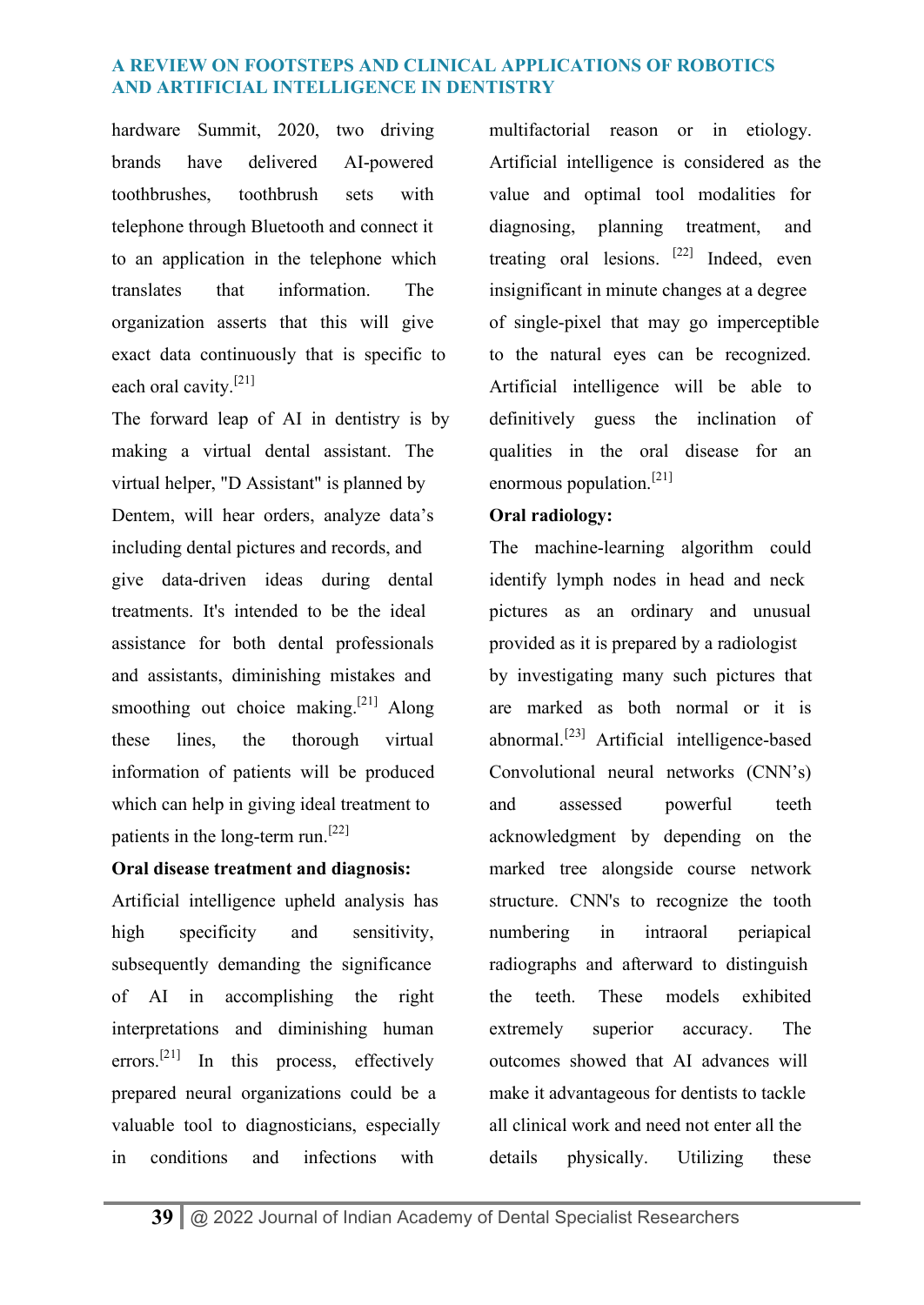mechanized frameworks dental specialists will be able to enter dental graphs digitally, coming about in high efficiency.<sup>[24]</sup> Radiological data can come from various scans, for example, 3D outputs, Intraoral periapical X Rays or RVGS, Cone Beam Computed Tomography (CBCT), and so on.<sup>[1]</sup> Applications of AI in oral radiology are divided into three types, i.e., Types of application, Clinical workflow, Classes of use cases. [22]

## **Dental caries:**

Exploration in the new past has set up that a greater part of dental caries can't be recognized in routine assessments including x-rays. While occlusal caries is not difficult to recognize through an ordinary clinical assessment or x-ray survey, yet these identification techniques are not reliable for a higher percentage of caries, like those below the surface of the tooth, interproximal, and root caries. An AI organization, ParallelDots, Inc., began a cloud-based AI application for caries detection on dental x-rays. They named this new clinical gadget device Dentistry.AI.

To perceive designs from these huge data sets, an AI algorithm is prepared and trained. The benefit is exposure to the large number of data that works on its effectiveness to play out a particular task.

Effectively interpret X-rays and 3D pictures requires a ton of involvement and experience, and AI assistant makes the work a lot simpler as it has as of now saw 1,000,000 images. It holds applications in periodontics, orthodontics, implants, and caries detection. Thus, AI trained attains a great degree of accuracy for anticipating the location of caries.

## **Oral Surgery:**

By using CNN to score the cytology malignancy images from the telemedicine site, showed the greatest sensitivity in identifying oral cavity malignancies (93%) and (73%) high-grade malignant lesions. Regardless of these astounding outcomes, contemporary models of AI for maxillofacial surgery focused on just one kind of data, like the radiographic result or cytopathologic images. For exceptionally exact determination, models that incorporate more clinical data about the patient are required.[26] for detecting cancer 63 AI has been used. It is very useful in predicting any facial or oral swelling postoperatively after extraction of the tooth $^{[27]}$ 

## **Prosthodontics:**

Artificial intelligence supports prosthodontics by the utilization of computer-planned design and computersupported manufacturing technology for an accurate fit of prosthesis, research facilities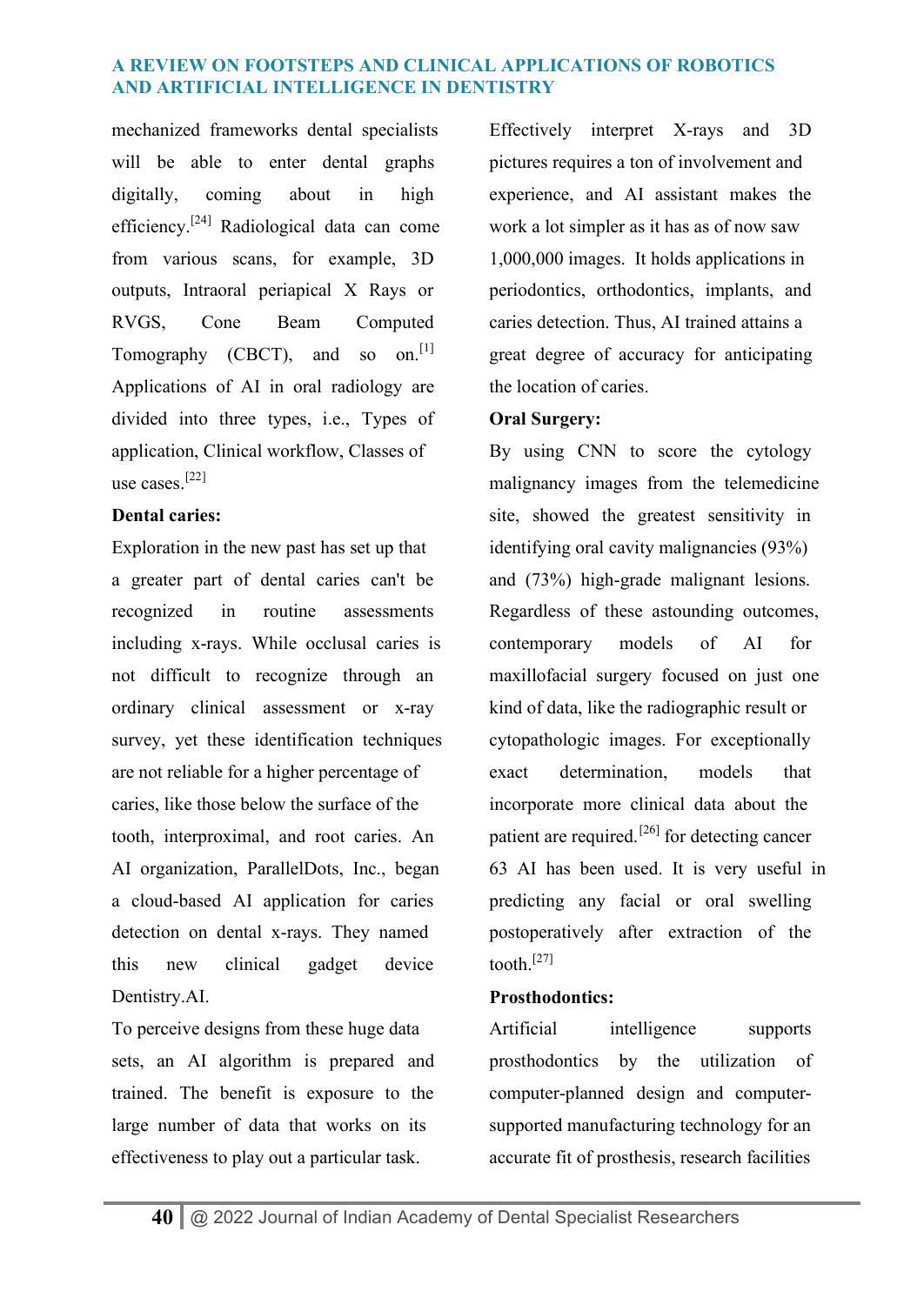are utilizing AI to automatically created dental restoration for a precise fit and ideal function and esthetic appearance. This not exclusively will assist and support dentistry but also has immense potential on it and have an effect on Oro-facial or craniofacial prosthesis.<sup>[21]</sup> To simulate facial profiles in post-treatment can use technology like Virtual reality simulation  $(VRS)$ .<sup>[28]</sup> Computers can guide with the help of AI during the procedure of digital impressions and aids in helping the dentist to make an ideal impression.<sup>[29]</sup>

Implantology: AI can make precise identification in cortical bone thickness and types of bone which might be important for identifying a suitable location for the placement of implants.<sup>[1]</sup>

## **Orthodontics:**

Diagnosis shapes the center of the treatment in orthodontics. Artificial intelligence helps in analysis, planning treatment, and progression of treatment by analyzing photographs and radiographs. <sup>[30]</sup> Artificial neural networks (ANN's) can support the clinical decision-making process. In orthodontics, it is fundamental to plan a treatment cautiously to achieve good results. In predicting movements of the tooth, plan orthodontic treatment, the outcome of treatment including extraction/no extraction, and anchorage pattern determination can be done with the

help of AI software. There are AI-aided orthodontic aligners that help in performing a treatment, to monitor treatment progress, and to reduce the time of treatment and appointment schedules.<sup>[31]</sup> A pre-trained Convolutional neural network (CNN) model investigated pre and post orthodontic treatment facial photographs. AI which detected the outcomes will reveal the result like increasing facial attractiveness and decrease in age appearance. Machine Learning helps to prospectively previsualize the patient's outcome of treatment<sup>[32]</sup>

# **Periodontics:**

Periodontal disease is quite possibly the most well-known oral disease influencing humanity. This indeed is the primary reason behind early loss of a tooth.<sup>[33]</sup> Using radiographs deep learning analysis assist in periodontal disease diagnosis and planning treatment for any early changes of the periodontium, horizontal or vertical bone loss, and surrounding bone density.<sup>[34]</sup> AI can alleviate pain during scaling and root planing periodontal procedures by using virtual reality (VR) distraction which aid as an effective method to control pain.<sup>[34]</sup> Periodontal conditions in the oral cavity could be predicted by CNN models with radiographs. To differentiate between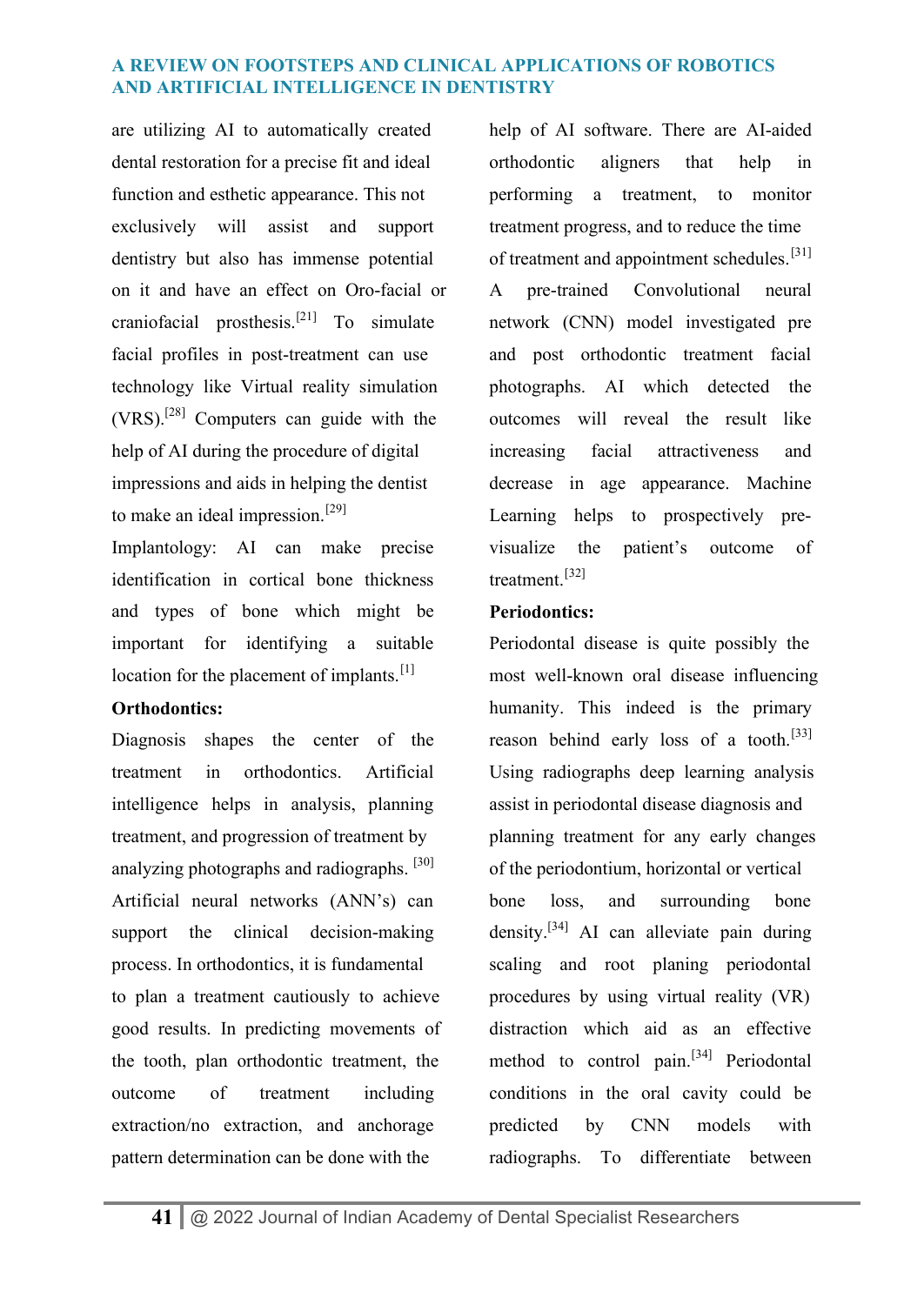aggressive and chronic periodontitis by examining the sublingual plaque to identify microbial profiles was done by the support vector machine  $(SVM) \text{ model}^{[35]}$ AI model is used to not only detect primary teeth dental plaque but also dental plaque on a permanent tooth, tooth restorations like implants, and ceramic crown.[36]

## **Oral Pathology:**

A neural network is useful for the identification of high-risk individuals with oral cancer and pre-cancer conditions and it's used for health education.<sup>[37]</sup> AI is helpful in the reproducibility of histopathological and clinical diagnosis for a lesion concerning other mucosal diseases in the oral cavity.[38] Fuzzy logic is used to predict lymph nodes in the cervical region or any metastasis in carcinoma of the tongue, nasopharyngeal, esophageal cancer, and in outcome prediction of oral cancer<sup>[39]</sup>

## **Endodontics:**

AI in endodontics could accurately locate teeth which are prone to caries, find complex peri-apical pathogenesis, define boundaries of the lesion and enable their differentiation.<sup>[40]</sup> Detection and characterization of proximal caries AIbased program have been designed to assist dentists by Logicon Caries Detector<sup>TM</sup> program (Logicon Inc.,

 $USA$ <sup>[41]</sup> It also helps in finding the life span of restorative materials and for suitable cases to choose them wisely and aids in locating the minor apical foramen, hence strengthening the working length accuracy. [42]

## **Forensic Odontology:**

An important aspect in forensic is age estimation that's been estimated over years for several grounds. By using facial images estimation of human age is tremendous in the recent past. $[43]$  AI technology uses an automated technique which is based upon CNNs in mandibular 3<sup>rd</sup> molar development staging to estimate the age of an individual using a panoramic radiograph. When comparing to trained examiners it showed excellent results.<sup>[44]</sup> using artificial neural network (ANN) to predict mandibular pattern either class I, II, or III lateral cephalography was used.<sup>[45]</sup> For forensic odontology this technology saves time, so they do not require to look for all data and compare one by one. The computing period could be optimized with the new algorithm and it's very useful.

# **PUBLIC HEALTH SIGNIFICANCE**

AI has several benefits over conventional and clinical analytic decision-making techniques. Modern health care faces a lot of challenges in the current world for collecting, analyzing, and diagnosing, and treat diseases. AI-based systems usage in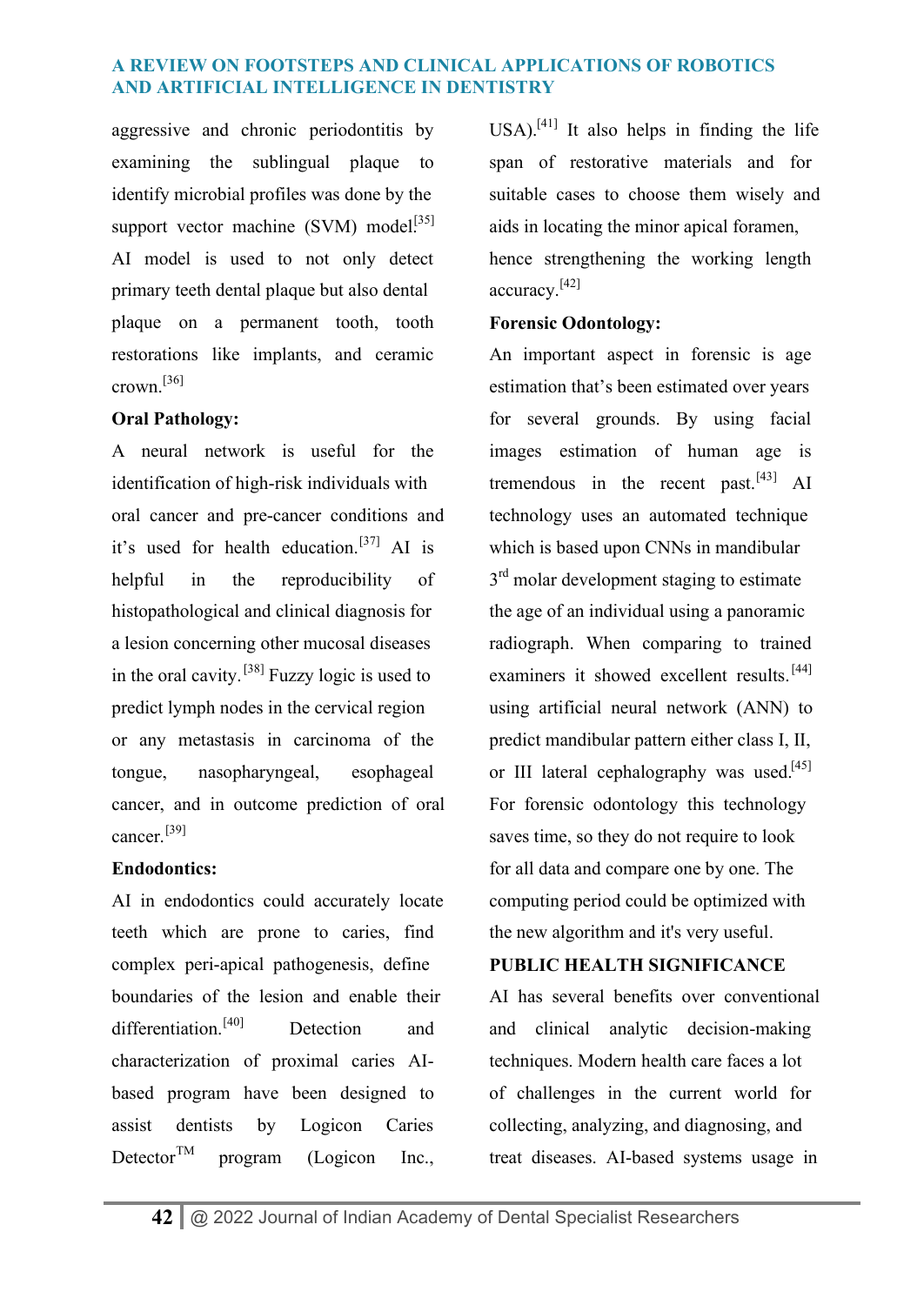healthcare is more curated, structured, as well as helpful in systematic patient data collections and chiefly suitable for overcoming variations for examination and in facilitating effective care by lowering the treatment plan cost. Safeguarding compliance in the use of AI medical information is under HIPAA (Health Insurance Portability and Accountability ACT of 1996) is another concern. As technology improves it helps the dentist to perform at a higher level by making their jobs easier without human error. It will be greatly expanded in the field of dentistry by few years and transform dental and medical in several ways.

## **CONCLUSION**

Artificial intelligence is not an allegory but also our future in the field of dentistry and its applications in each and every area is growing slowly day by day. It has become tremendous in the last decade in the medical field. Applications in daily life are growing in leaps and bounds. It progresses rapidly in treatment, diagnosis, and prognosis prediction. These systems look forward to having a promising and splendid future outlook both in maxillofacial radiology and dentistry. The biggest limitation, however, the large and sound database requires to get error-free results. There is a long way still to go but hopefully expecting the transformation in

the future decade. A robotic system is novel, having a good impact on the minimally invasive procedure and development in dentistry is still in the early stages. Several hurdles and challenges have to be made to broaden the application and adopt this technique. Thus, the field of dentistry and dental research has several roles to ensure that AI and robotics will make dental treatment and planning easier, at a lesser cost, thereby benefiting providers, patients, and a wider section of society.

## **REFERENCES**

- 1. Sakshi G"Artificial Intelligence in Dentistry: Boom or Doom." IOSR Journal of Dental and Medical Sciences (IOSR-JDMS), 19(8), 2020; pp. 57-61.
- 2. Vashisht A, Choudhary E. "Artificial intelligence; mutating dentistry". International Journal of Research and Analytical Reviews 6.1 (2019).
- 3. Mishra S, Satpathy A, Mohanty R, Nayak R, Nayak M, Das AC. Artificial Intelligence: A Cognitive Advancement towards Future Dentistry. Indian Journal of Public Health Research & Development. 2019 Nov 1;10(11).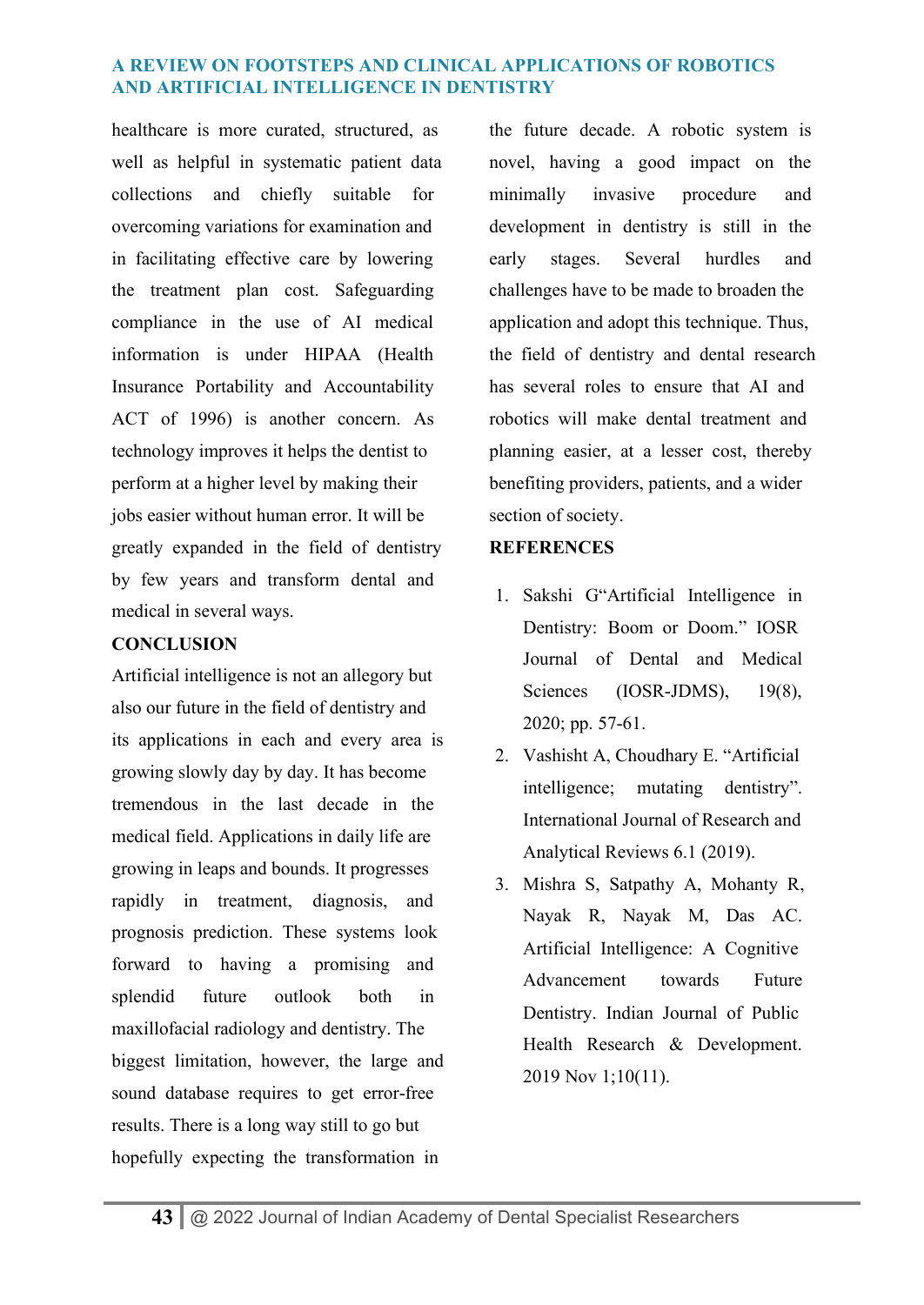- 4. Wu Q, Zhao YM, Bai SZ, Li X. Application of robotics in stomatology. International journal of computerized dentistry. 2019 Jan 1;22(3):251-60.
- 5. Rawtiya M, Verma K, Sethi P, Loomba K. Application of robotics in dentistry. Indian J Dent Adv. 2014 Oct 1;6(4):1700-6.
- 6. Cheema HS, Dhillon PK. Robotics in dentistry. Dentimedia J Dent. 2012;17:61-2.
- 7. Zhang YD, Jiang JX. Analysis and experimentation of the robotic system for archwire bending. Appl Mechanics Mater 2011;121-126:3805-3809.
- 8. Jiang JG, Zhang YD, Jin ML, Wei CG. Bending Process Analysis and Structure Design of Orthodontic Archwire Bending Robot. Int J Smart Home 2013;7:345–352.
- 9. Butscher W, Riemeier F, Rubbert R, Weise T, Sachdeva R. Robot and method for bending orthodontic archwires and other medical devices: US6755064B2. 2004-06-29.
- 10. Zhang YD, Jiang JX. Bending Property Analysis and Experimental Study of Orthodontic Wires. Chin Mech Eng 2011;22:1827–1831.
- 11. Du HY, Jia YX, Zhang YD, et al. Trajectory planning of archwire

bending robot. Chin Mech Eng 2010;21:1605–1608.

- 12. Gilbert A. Robot for the elaboration of lingual archwires. Patent No: US D688,803 S, 2013.
- 13. Jiang JG, Han YS, Zhang YD. Forming control point planning and experimentation of orthodontic archwire with robotic bending. Chin J Sci Instrum 2015;36:2297–2303.
- 14. Xia ZY, Guo YC, Gan YZ, et al. Robot and manipulator for orthodontic appliances. Patent No: CN 103817691 A, 2014.
- 15. Jiang JG, Peng B, Zhang YD, et al. Control System of Orthodontic Archwire Bending Robot based on LabVIEW and ATmega2560. Int J Control Autom 2016,9:189–198.
- 16. Dong J, Hong S, Hesselgren G. WIP: A Study on Development of Endodontic Micro Robot. Int J Mod Eng 2007;8:26–34.
- 17. Nelson CA, Hossain SG, Al-Okaily A, Ong J. A novel vending machine for supplying root canal tools during surgery. J Med Eng Technol 2012;36:102–116
- 18. Burgner J, Müller M, Raczkowsky J, Wörn H. Ex vivo accuracy evaluation for robot assisted laser bone ablation. Int J Med Robot 2010;6:489–500.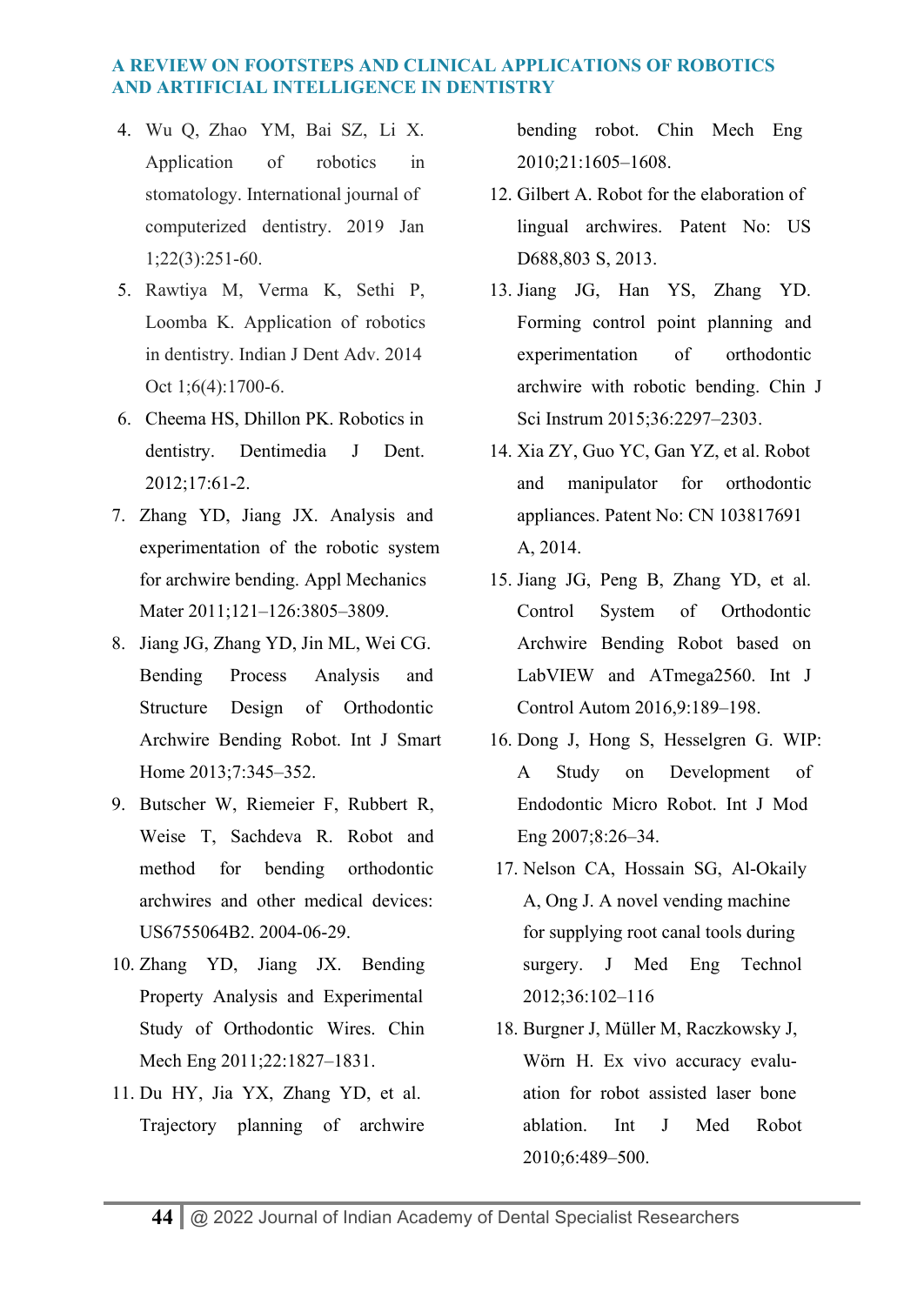19. Park YM, Byeon HK, Chung HP et al. Comparison study of transoral robotic surgery and radical open surgery for hypopharyngeal cancer. *Acta* 

*Otolaryngol* 2013; 133 (6): 641–648.

- 20. Liu HH, Li LJ, Shi B, Xu CW, Luo E. Robotic surgical systems in maxillofacial surgery: a review. Int J Oral Sci. 2017 Jun;9(2):63-73.
- 21. Singh S, Singh J, Singh D, Chandra S. Artificial intelligence in dentistry: The way forward. Journal of Dental and Orofacial Research. 2020;16(1):9-14.
- 22. Bindushree V, Sameen RJ, Vasudevan V, Shrihari TG, Devaraju D, Mathew NS. Artificial intelligence: In modern dentistry. J Dent Res Rev 2020;7:27-31.
- 23. Shilpi Sharma. Artificial intelligence in dentistry: the current concepts and a peek into the future. International Journal of Contemporary Medical Research 2019;6(12):5-9.
- 24. Chen H, Zhang K, Lyu P, et al. A deep learning approach to automatic teeth detection and numbering based on object detection in dental periapical films. Sci Rep 2019;9:3840.
- 25. Mansour, R. F., Abdulsamad Al-Marghilnai and Zahar A. Hagas. Use

of artificial intelligence techniques to determine dental caries: A systematic review. International Journal of Neural Networks and Advanced Applications. 2019;6

- 26. Shan T, Tay FR, Gu L. Application of artificial intelligence in dentistry. Journal of dental research. 2021 Mar;100(3):232-44.
- 27. Khanagar SB, Al-Ehaideb A, Maganur PC, Vishwanathaiah S, Patil S, Baeshen HA, Sarode SC, Bhandi S. Developments, application, and performance of artificial intelligence in dentistry–A systematic review. Journal of dental sciences. 2021 Jan 1;16(1):508-22.
- 28. Kikuchi H, Ikeda M, Araki K. Evaluation of a virtual reality simulation system for porcelain fused to metal crown preparation at Tokyo Medical and Dental University. Journal of dental education. 2013 Jun;77(6):782-92.
- 29. Shilpi Sharma. Artificial intelligence in dentistry: the current concepts and a peek into the future. International Journal of Contemporary Medical Research 2019;6(12): 5-9.
- 30. Xie X, Wang L, Wang A. Artificial neural network modeling for deciding if extractions are necessary prior to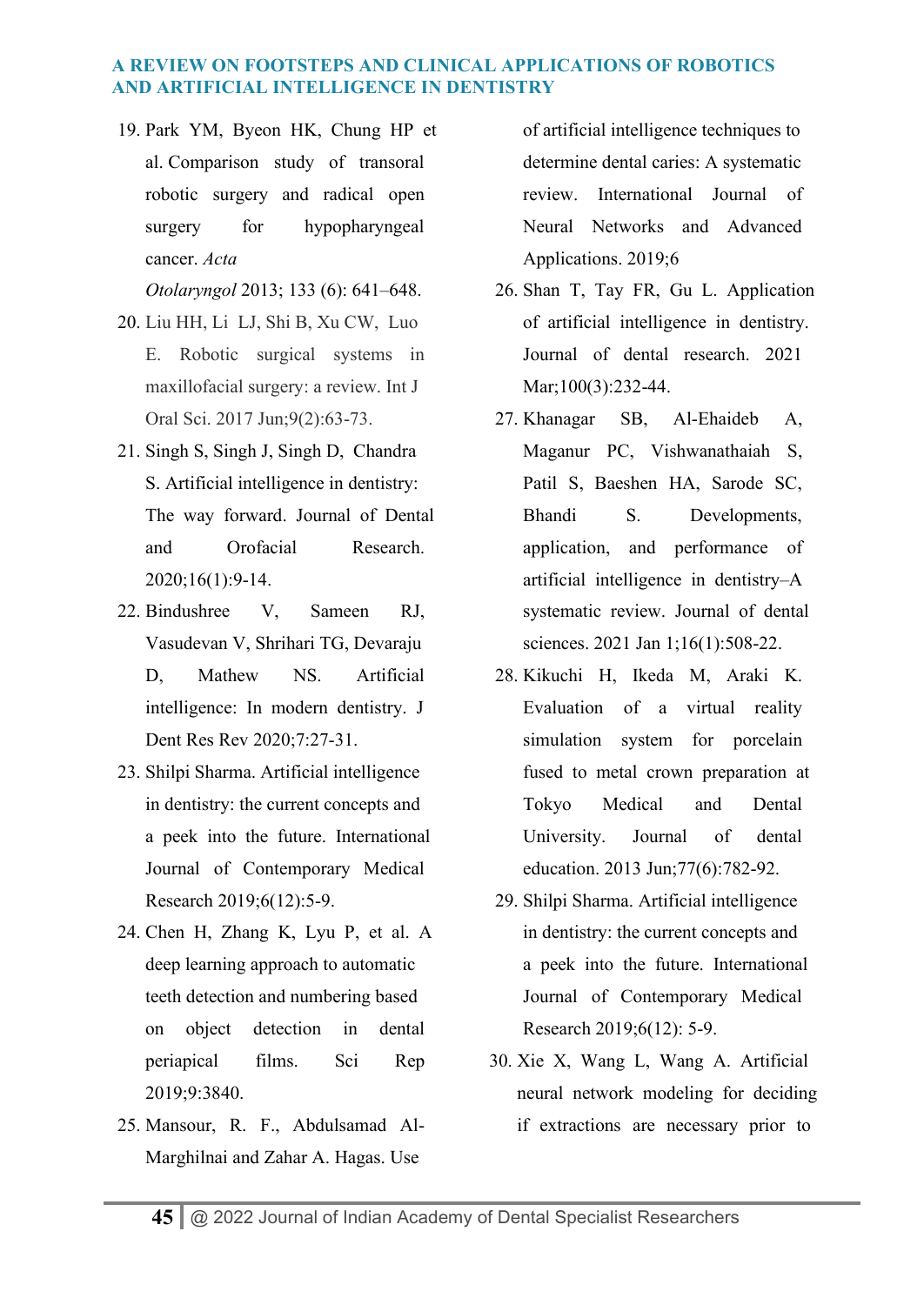orthodontic treatment. The Angle Orthodontist. 2010 Mar;80(2):262-6.

- 31. Deshmukh SV. Artificial intelligence in dentistry. J Int Clin Dent Res Organ 2018;10:47-8
- 32. Patcas R, Bernini DAJ, Volokitin A, Agustsson E, Rothe R, Timofte R. Applying artificial intelligence to assess the impact of orthognathic treatment on facial attractiveness and estimated age. Int J Oral Maxillofac Surg 2019;48:77-83.
- 33. Lee JH, Lee JS, Choi JK, Kweon HI, Kim YT, Choi SH. National dental policies and socio-demographic factors affecting changes in the incidence of periodontal treatments in Vorean: a nationwide population-based retrospective cohort study from 2002- 2013. BMC Oral Health 2016;118.
- 34. Furman E, Jasinevicius TR, Bissada NF, Victoroff KZ, Skillicorn R, Buchner M. Virtual reality distraction for pain control during periodontal scaling and root planing procedures. Journal of American Dental Association 2009; 140(4): 1508-1516.
- 35. Feres M, Louzoun Y, Haber S, Faveri M, Figueiredo LC, Levin L. Support vector machine-based differentiation between aggressive and chronic periodontitis using microbial profiles. Int Dent J 2018;68:39-46.
- 36. Scheerman J, van Empelen P, van Loveren C, van Meijel B. A mobile app (WhiteTeeth) to promote good oral health behavior among Dutch adolescents with fixed orthodontic appliances: intervention mapping approach. JMIR mHealth uHealth. 2018;6(8):163.
- 37. Speight PM, Elliott AE, Jullien JA, Downer MC, Zakzrewska JM. The use of artificial intelligence to identify people at risk of oral cancer and precancer. Br Dent J 1995;179:382-7
- 38. van der Waal I. Skin Cancer Diagnosed Using Artificial Intelligence on Clinical Images. Oral diseases. 2018 Sep;24(6):873-4.
- 39. Scrobotă I, Băciuț G, Filip AG, Todor B, Blaga F, Băciuț MF. Application of Fuzzy Logic in Oral Cancer Risk Assessment. Iranian journal of public health. 2017 May; 46(5): 612-9.
- 40. Devito KL, de Souza Barbosa F, Felippe Filho WN. An artificial multilayer perceptron neural network for diagnosis of proximal dental caries. Oral Surgery, Oral Medicine, Oral Pathology, Oral Radiology, and Endodontology. 2008 Dec 1;106(6):879-84.
- 41. Wenzel A. Computer-automated caries detection in digital bitewings: